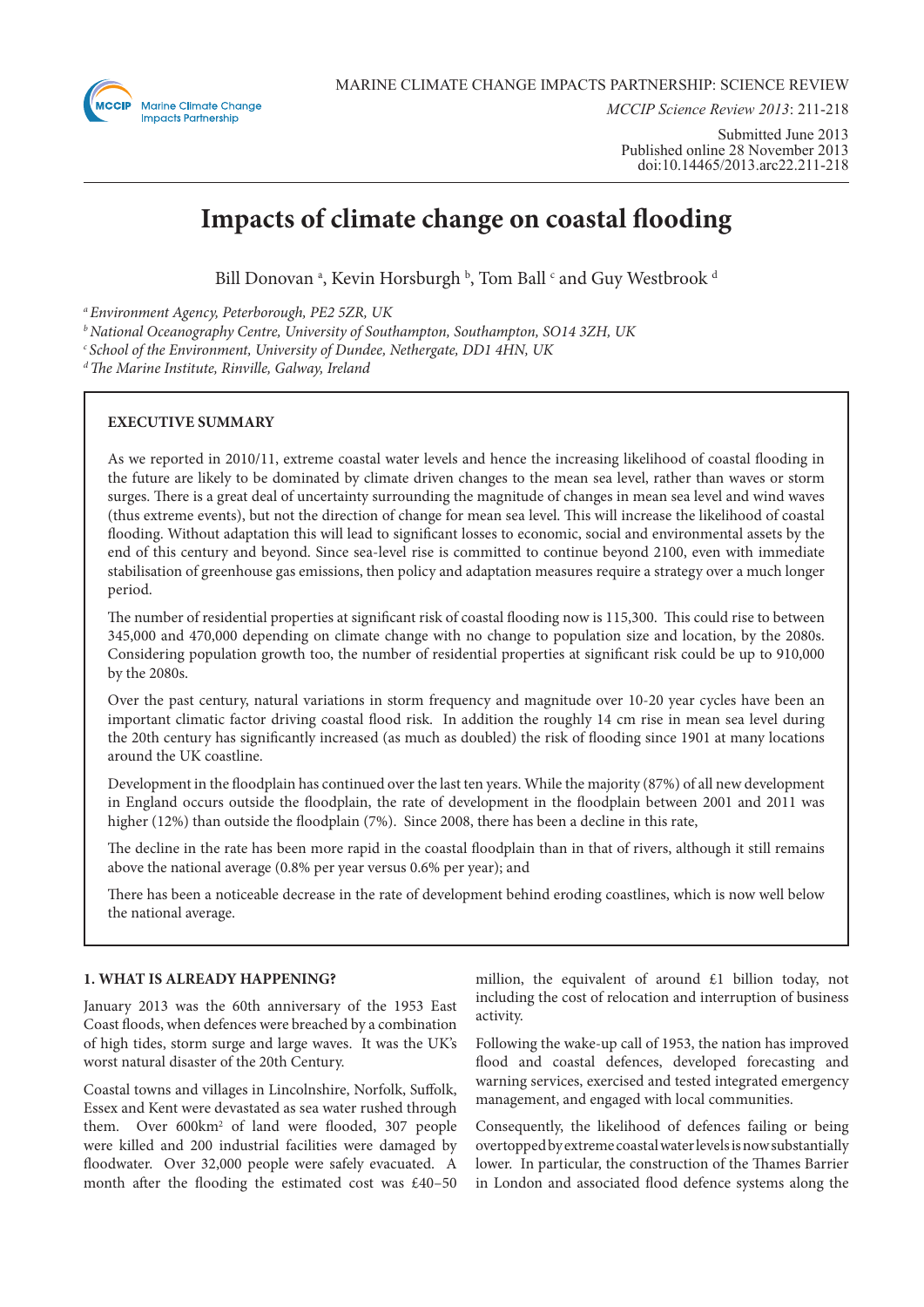east coast of England now means that there is a good level of protection against storm surges and exceptionally high tides. The flood defences through the Thames Estuary were largely designed to manage the water levels that have a 1:1000 chance of occurring per annum.

In Wales large-scale coastal defence schemes are being progressed at a number of locations including Borth in Ceredigion, Colwyn Bay in Conwy, West Rhyl and Denbigh in Denbighshire and Riverside in Newport. These schemes are being taken forward with the support of the European Regional Development Fund and are part of a programme aiming to reduce risk for over 3,000 properties across Wales.

In Scotland, there has also been an expansion of coastal flood defence with the new Bo'ness scheme on the Forth estuary complete (protecting 270 homes and businesses). The part-tidal phase of the Inverness flood prevention scheme commenced construction in late 2012. When complete the entire river Ness Scheme will protect 950 homes and business to a 1:100 year standard (water levels expected once every 100 years). In addition, flood risk in the tidal reaches of the Clyde, which is also prone to storm surge, has been reduced by new flood defence works at North Renfew. Schemes have been promoted by Local Authorities with 80% grant aid from the Scottish Government.

However, the risk of flooding from the sea on the East Coast remains a threat which has a high impact, even if it has a low probability. This risk is recognised by government and is the most geographically specific risk (H19) on the "National Risk Assessment". The improvements in flood defences have led to significant development of homes, businesses and infrastructure behind them. The Cabinet Office assessment is that we are less likely to experience such flooding due to improvement in flood defences but, were a storm surge on such a scale to breach coastal flood defences, the impacts would be potentially more serious than in 1953.

The 1953 flood, the following response and the changing vulnerability of the coastal floodplain show that coastal flood risk depends on a number of factors:

• the hazard source—extreme coastal water levels,

• the hazard pathway—presence, performance and condition of coastal defences as well as,

• the receptor of the hazard—the number and vulnerability of people and property exposed to a flood.

We structure this report card around that source, pathway, and receptor framework. We also consider the management plans in place to address current and future flood risk and the key groups coordinating coastal management.

#### **Current trends in the sources of coastal flood risk**

Coastal flooding is a present and real risk. Figure 1 shows flooding following a storm surge and sea wall failure in Walcott, Norfolk.

The main source hazards of coastal flood risk are mean sea level, storm surge and wave climate. In estuaries, the interaction of the tide with river in flows is also important.



*Figure 1: Walcott flooding November 2007.*

Trends in mean sea levels show an increase from the 19th to the 20th centuries. Global sea level rose by about 1.8 mm/y during the 20th century, and the rate of sea-level rise observed by satellites since 1993 is 3.2 mm/yr (for more details, see Horsburgh and Lowe, 2013).

Whether the faster rate of increase during the latter period reflects decadal variability or an increase in the longer-term trend is not clear.

The 14 cm rise during the 20th century has significantly increased (as much as doubled) the risk of flooding since 1901 at many locations around the UK coastline, Defra (2010). In terms of risk, the most affected regions are those where relative land movement due to glacio-isostatic rebound is adverse, such as the south (as opposed to Scotland), or where extreme levels increase only slightly with return period. In fact, recent investigations show that uplift rates in Scotland are modest and are less than rising sea levels while there are long lengths of the Scottish coastline where glacio-isostatic effects are small but enhancing (Rennie and Hansom, 2011).

Mean sea level is driven by many climate-change related processes, i.e. global warming leading to oceanic thermal expansion, glacier and ice-cap melt, modifications to hydrological exchanges between land and ocean, etc. Consequently, if MSL is changing, it points to major changes in one or more of the drivers of that change. Ultimately, anthropogenic climate change appears to be the fundamental issue, although the attribution of the 'budget' of sea-level rise remains a major research question (Bindoff *et al*., 2007).

While changes in storminess can contribute to changes in sea level extremes, the uncertainty associated with storminess—and in particular the dominant effect of decadal variability—means that there is no evidence for systematic changes in storminess resulting in any detectable change in storm surges or waves (IPCC, 2012). Most UK records do not present evidence for long term changes in statistics of surges (non-tidal variations from mean sea level), including that from the UK's longest time series (from Liverpool since 1768). Woodworth and Blackman (2004) demonstrated that trends in high water extremes measured over several decades at most locations tend to follow the corresponding trends in mean sea level. This has been confirmed by Menéndez and Woodworth (2010).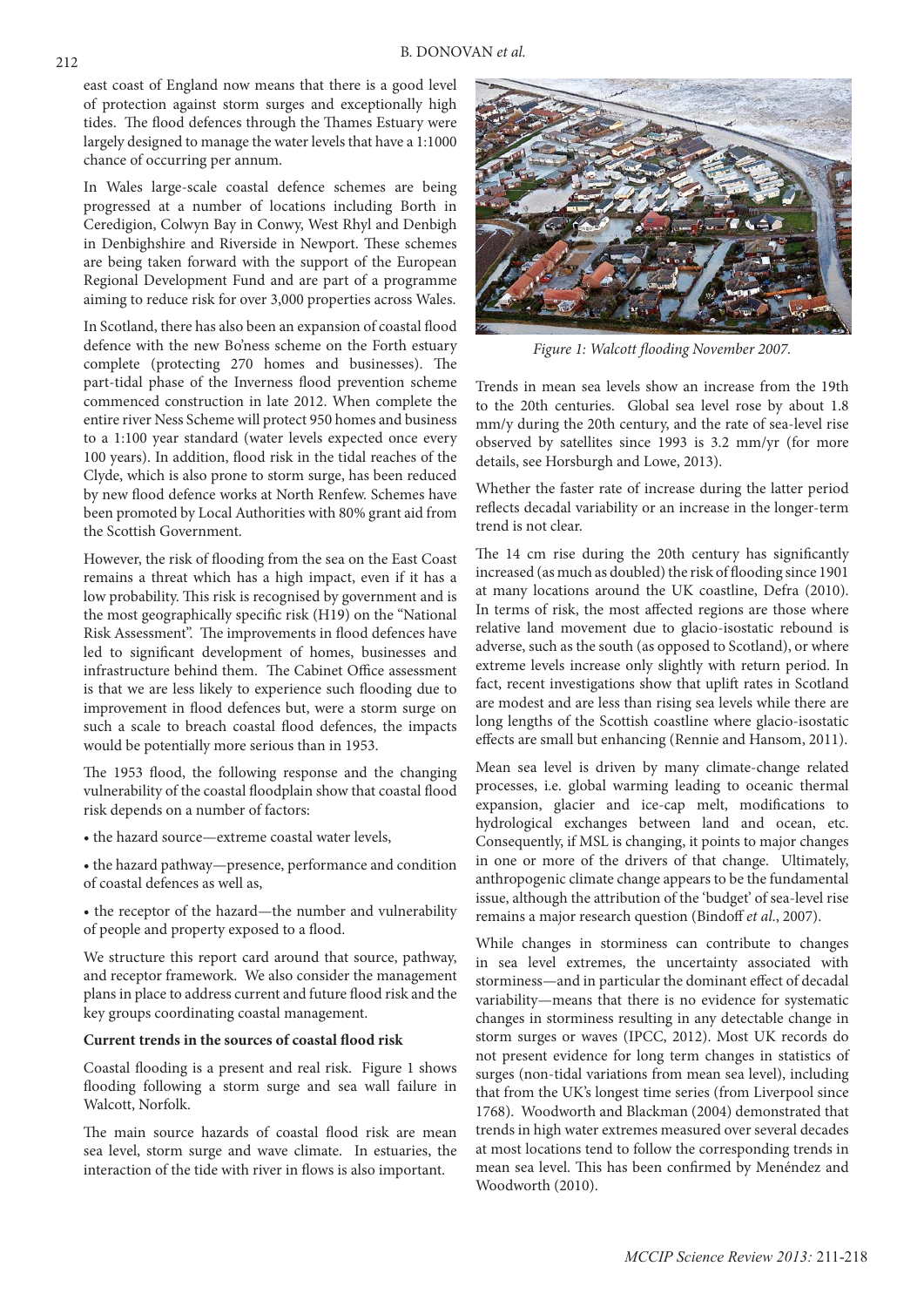Joint Defra/Environment Agency work on future river flows suggests that river flows are likely to increase, and in some locations very significantly. This could be an additional issue in estuaries where the tidal/fluvial interaction is important, e.g. The Thames in West London (Defra, 2009).

#### **Current trends in the hazard pathway of coastal flood risk**

Anything that acts as a barrier between the sea and the land can be considered to be a coastal defence. Often only the hard structures, such as sea walls and rock armour, were considered but recently the value of natural defences, such as sand dunes and saltmarsh, has become more widely recognised.

Approximately 44% of the England and Wales coastline, and 6% of the Scottish coastline, is defended by hard structures (Defra, 2010).

Beach nourishment is also part of the set of activities to manage coastal flooding and erosion. Between 2005 and 2009 in England and Wales 75 licences were issued for beach nourishment schemes compared to 30 for coastal erosion protection, 15 for sea and flood defences and 19 for scour protection—this gives an indication of the amount activity on the coast in recent years (Defra, 2010).

These activities sit within a heirarchy of shoreline management. Typically this hierarchy consists of,

• Large-scale plan is the Shoreline Management Plan (SMP). It sets the policies for managing coastal risks.

• Where appropriate a Coastal Strategy Study may be produced. The Strategy identifies appropriate Schemes to put the policies into place, and suggests a coordinated programme of work for that stretch of coastline.

• At a local level a Scheme will then develop and implement a coastal defence proposal for a particular location.

An SMP is a 'living' document used by the operating authorities and other organisations (e.g. the Local Authority, Environment Agency, Natural England, Scottish Natural Heritage) to consider the planning and implementation of sea defences and other maritime works. It is also used by Defra and the Environment Agency, and the Scottish Government, when considering applications from the operating authorities to fund various coastal defence works.

Shoreline Management Plan is a non-statutory document that provides a broad assessment of the long-term risks associated with coastal processes.

Once the SMP has set sustainable policies for how the shoreline should be managed, the works required to implement the policies are assessed for each stretch of coast, to develop a coordinated programme of works.

SMPs provide a long-term framework for dealing with coastal flooding and erosion over a large area. SMPs take into account risks to people and the developed, historic and natural environment. They also take climate change into account in planning long-term coastal management.

There were originally 28 SMPs for the coastline around England and Wales which were produced between 1995 and 1999. There are a further 8 in Scotland. In England and Wales, the plans have since been updated and replaced by 22 second generation SMPs under Defra's Making Space for Water strategy. Local authorities have produced 18 of the new SMPs, whilst the Environment Agency produced the other four (those where coastal flooding presents the predominant risk in the SMP area).

All of the new SMPs can be found via the Environment Agency's website. The new SMPs are more rigorous in addressing the consequences of shoreline management on the natural environment, such as local habitats and Special Sites of Scientific Interest (SSSIs).

http://www.environment-agency.gov.uk/research/ planning/105014.aspx

A map showing the location of different SMPs around the coastline of England and Wales is available on the Defra website. http://archive.defra.gov.uk/environment/flooding/ documents/who/cgsmp2.pdf.

And for Scotland, on the SNH website

http://www.snh.org.uk/publications/on-line/ heritagemanagement/erosion/6.1.shtml#figure6.2

#### **Current trends in the hazard receptor**

Risk can change either if the probability of an event occurring changes, or if the consequences of an event alter. Continuing to locate vulnerable assets in areas that are exposed to flooding will increase the consequences when a flood occurs, in terms of damages to people and property. Land use planning decisions can reduce exposure to current and future flood risk by avoiding inappropriate development within the floodplain and other areas at risk from flooding and coastal erosion. Where development in flood prone areas is considered necessary, the land use planning system can potentially reduce risk by requiring it to be designed in a way that minimises damages should flooding occur, and does not increase risk elsewhere. This is, in essence, the UK and Scottish Governments' policy on flood risk and development, as set out in the National Planning Policy Framework, and in the new Scottish Planning Policy. For infrastructure providers, Defra encourage operators to increase their site resilience: that is the ability of the site to maintain operation, or return to operability quickly, even if flood waters enter.

Development in the floodplain has continued over the last ten years (Climate Change Committee, Adapation Sub-Committee, 2012). While the majority (87%) of all new development in England occurs outside the floodplain, the rate of development in the floodplain between 2001 and 2011 was higher (12%) than outside the floodplain (7%). There have been some changes in the annual rate of development since 2008:

• the rate has declined slightly in the river floodplain, in line with the national fall in the rate of development due to the recession;

• the decline in the rate has been more rapid in the coastal floodplain, although it still remains above the national average (0.8% per year versus 0.6% per year); and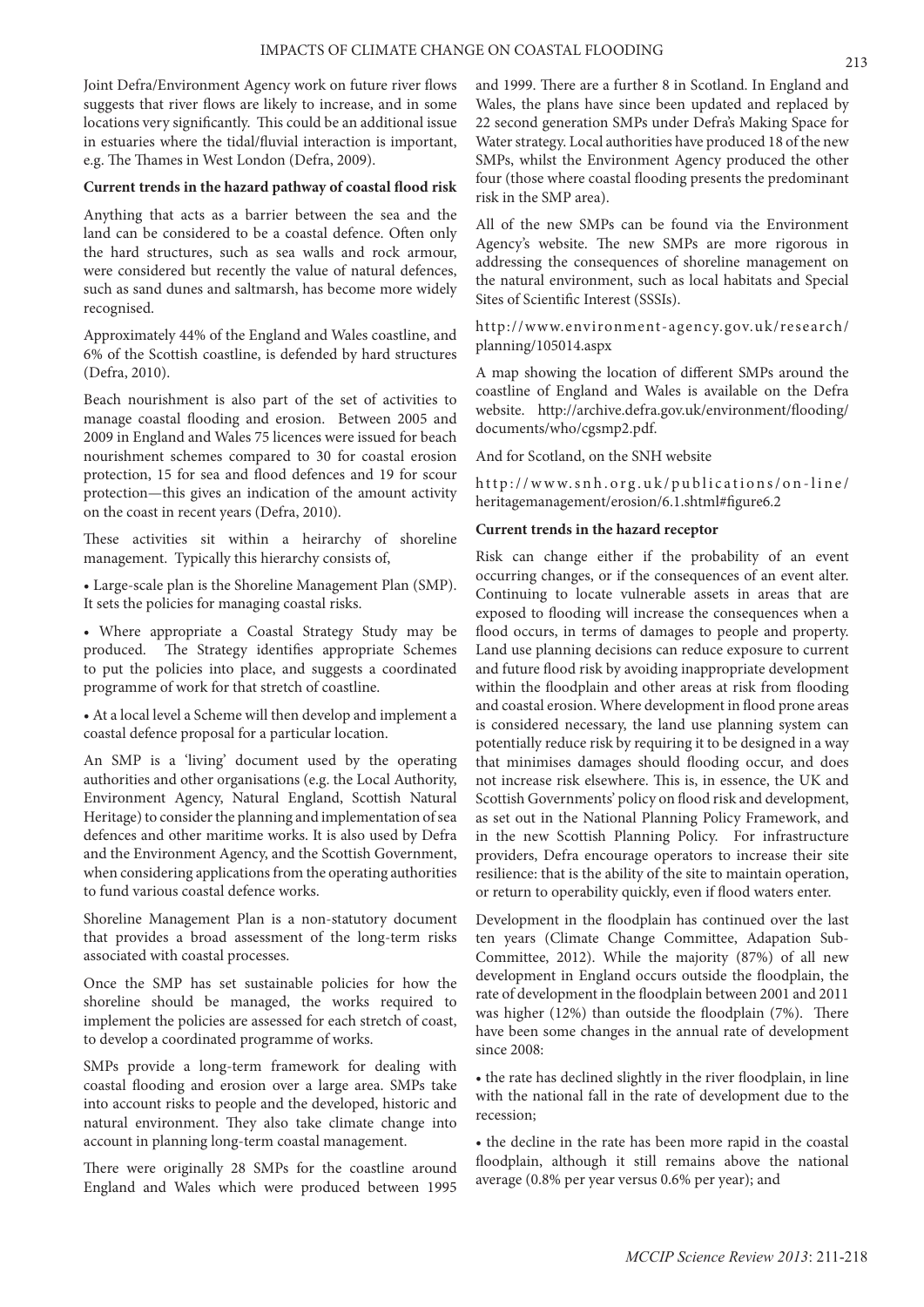• there has been a noticeable decrease in the rate of development behind eroding coastlines, which is now well below the national average.

Most floodplain development has been within built-up areas that are already protected by flood defences. Just over 80% of development in the floodplain since 2001 has been in locations where the current chance of flooding is low or moderate, either due to the presence of existing flood defences or because of floodplain topography. In the sample of 42 local authorities development plans, 70% of allocations in the floodplain were on previously developed (brownfield) land within existing built up areas (Climate Change Committee, Adapation Sub-Committee, 2012). Equivalent figures on floodplain development are not published for Scotland.

Although there is evidence of local authorities requiring safety and resilience measures for floodplain development, there is no national dataset available to assess uptake.

Although development in the floodplain generally appears to be well protected from flooding, it could leave a legacy of rising costs of protection and residual flood damage in the face of climate change. The local authorities studied generally assume that the benefits of continuing to develop in the floodplain outweigh the costs rather than looking at alternative locations first. At some point in the future this will change as sea levels continue to rise and protection becomes extremely expensive. These long-term costs may outweigh the short-term benefits of development in some locations. Local authorities are required to set out and consider such tradeoffs when preparing their development plan through the Sustainability Appraisal process. None of the Sustainability Appraisals studied had attempted to estimate the long-term costs from development in the floodplain in a quantified way (Climate Change Committee, Adapation Sub-Committee, 2012). This means that some development decisions being taken today are likely to be inadvertently increasing the costs of adaptation in the future.

## **Coastal Groups**

Coastal Groups are partnerships composed of coastal local authorities, the Environment Agency (in Scotland, the Scottish Environment Protection Agency, SEPA) and other organisations with coastal management responsibilities.

Coastal Groups, termed Forums in Scotland are key to maintaining a partnership approach to both strategic and local coastal management. National and regional coastal teams regularly meet with them to discuss coastal management. There are seven covering the coastline of England and Wales, slimmed down from 16 in 2008. In Scotland the national Scottish Coastal Forum provides a coordination role for the 7 local coastal partnerships. They provide a forum both for showcasing local initiatives and for strategic coastal management, principally by developing Shoreline Management Plans (SMPs):

• to be a source of expertise on the coast, and to advise and influence Regional Flood and Coastal Committees on matters relating to the coast;

• to contribute to the Environment Agency's preparation and implementation of a long term investment strategy for the management of flood and erosion risks;

• to develop Shoreline Management Plans (SMPs) that provide a strategic, joint approach to the management of coastal flood and erosion risks;

• to involve all parties with a vested interest in coastal management so that they can achieve the best long-term results for local residents, business, industry and wildlife.

Local Coastal Group information is available on the 'Standing Conference on Problems Associated with the Coastline' (SCOPAC) website.

A map showing the areas of the coastline covered by the different Coastal Groups is also available on the SCOPAC website.

http://www.scopac.org.uk/coastalgroups.htm

In Scotland, Wales and Northern Ireland, responsibility for flood and coastal erosion risk management policy has been devolved to the respective Devolved Administrations. In England, the responsibility rests with the Department for Environment, Food and Rural Affairs (Defra).

## **2. WHAT COULD HAPPEN?**

It is expected that the greatest driver to the source of coastal flooding will be the impact of global warming on mean sea levels, through various processes including thermal expansion of the oceans and loss of land ice to the sea. Projections of future sea level rise are provided in UKCP09 and summarised by Horsburgh and Lowe (2013). UKCP09 is based on IPCC 4AR sea level projections. All UKCP09 projections of future sea-level rise show an increase in mean sea level over time. Although, the rate of rise is uncertain, we can be very certain that decade by decade the risk of coastal flooding, without additional action, will increase.

There is mixed evidence on the issue of whether sea-level rise will exceed the IPCC range in 4AR. This is discussed in the 2013 MCCIP report on sea level (Horsburgh and Lowe, 2013). The AVOID programme, Met Office 2010, reported to UK government that sea level increases of up to around 2m cannot be ruled out by 2100, but such large rises are currently considered to have a low probability.

The AVOID researchers advised that given the significant uncertainty in future projections and rate of sea-level rise:

- Monitoring of sea level should continue.
- Physical model improvements are a scientific priority, especially ice sheet processes.

For those involved in the management of the coast, Defra and the Environment Agency recommend a managed adaptive approach. The aim of the approach is to build flexibility into our decisions today so that they can be 'adjusted' depending on what happens in the future.

There are two elements of the managed adaptive approach. One approach is to build in the ability to adjust an option should it be required—flexible options. Examples include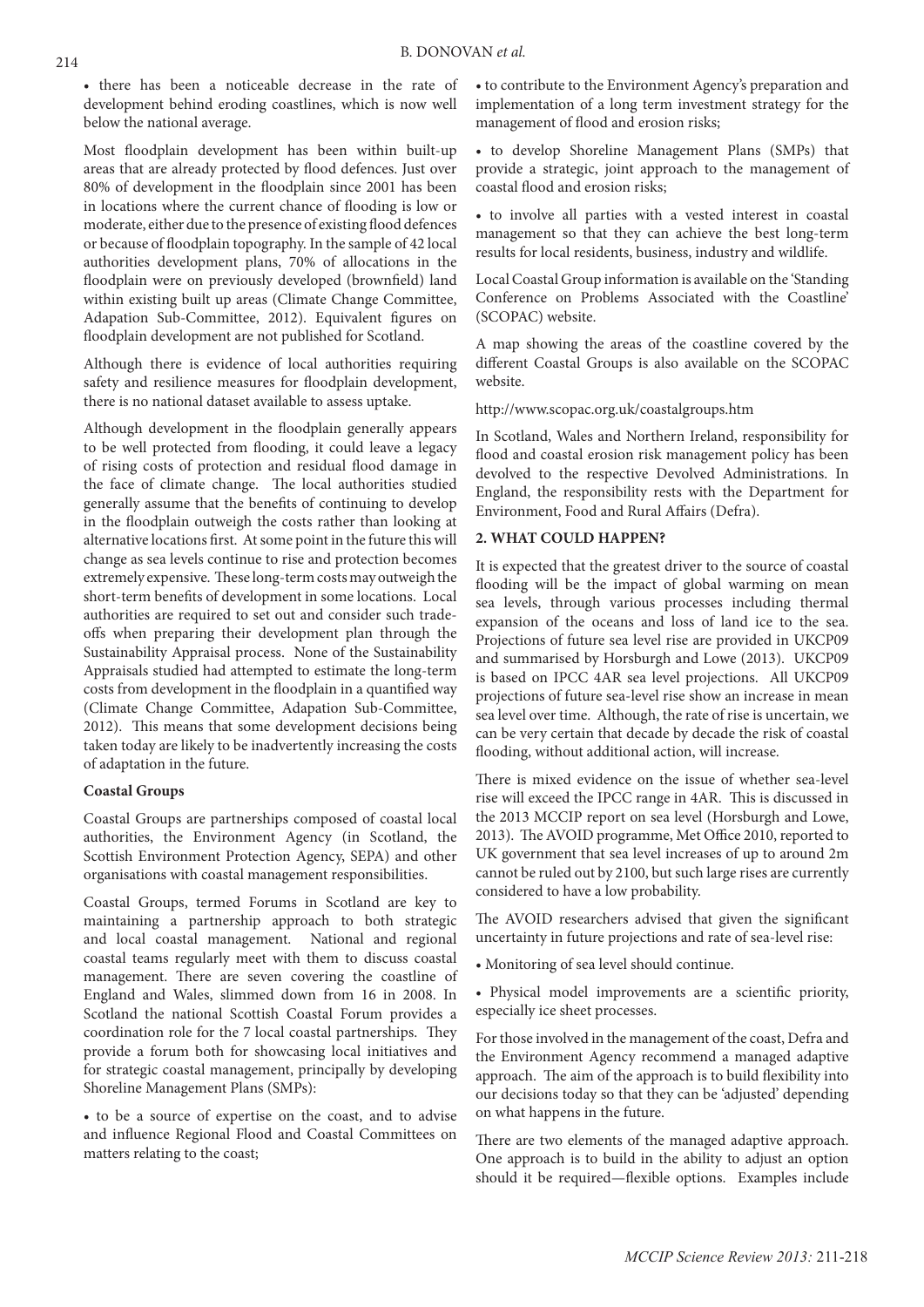

*Figure 2: Number of people, in England and Wales, at significant risk of tidal flooding for different climate change scenarios today and for the 2050s. Taken from the National Climate Change Risk.*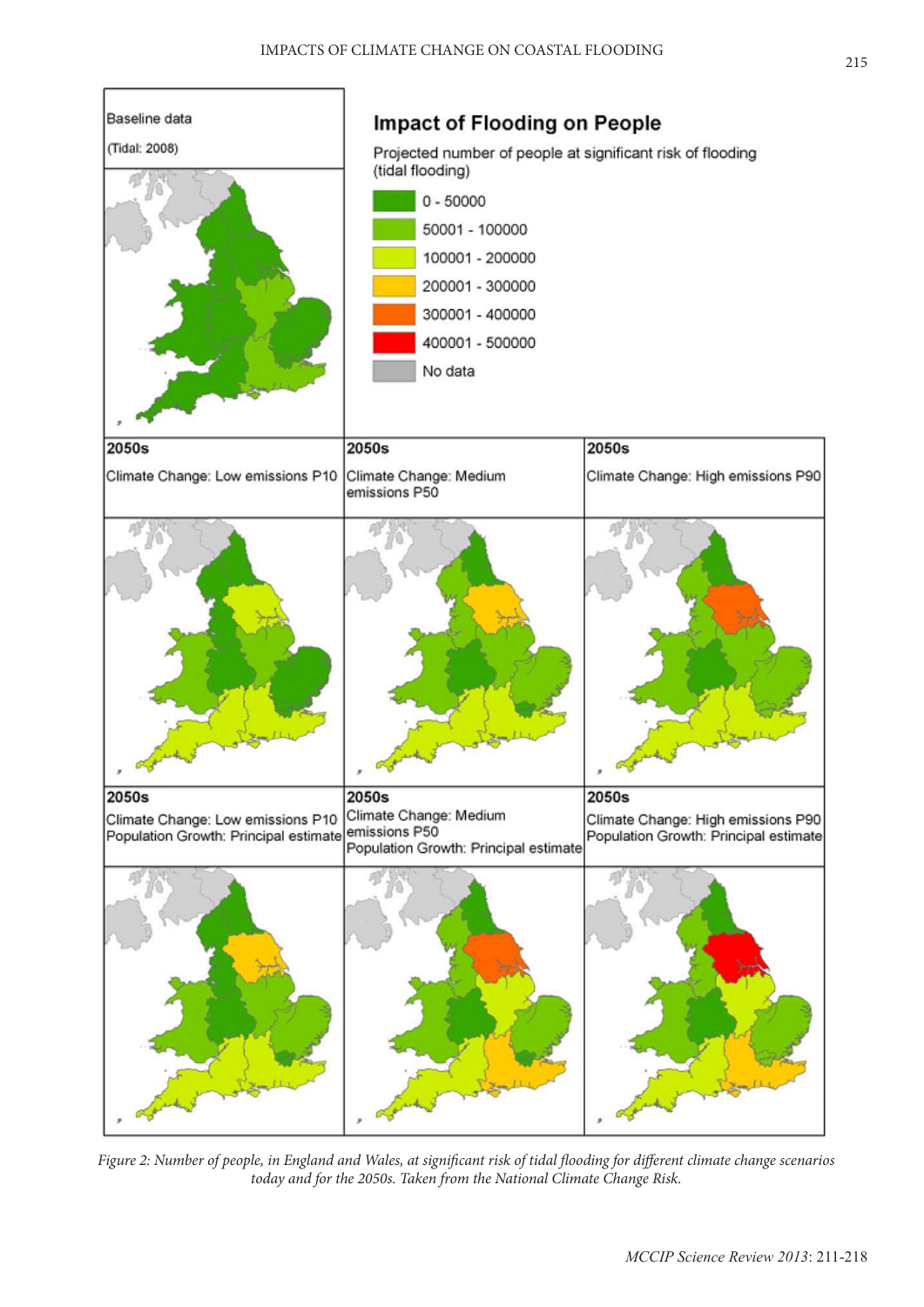purchasing a small additional strip of land to the rear of a new flood bank to enable it to be raised if necessary or providing larger foundations to a flood wall to enable later raising with minimal work and disruption.

A complementary approach is to build flexibility into the decision process itself through waiting and learning flexible plans. For example, sequencing options so that no or low regret options are taken earlier and more inflexible measures are delayed in anticipation of better information. The approach is described in detail in Environment Agency guidance, and all new schemes that may potentially receive Government funding are required to consider the approach in England.

## **Future impacts of coastal flooding**

Government's National Climate Change Risk Assessment (CCRA) (Defra, 2012) provided a new assessment of the future risks from flooding. The purpose of the CCRA is to provide underpinning evidence, assessing the key risks and opportunities to the UK from climate change, to identify priorities for action and to implement climate adaptation policies for current and future policy development as part of the statutory National Adaptation Programme.

The CCRA presents quantified analysis of the potential future impacts of flooding in the UK from all sources under different climate change scenarios as well as different socioeconomic scenarios. Detail analysis is provided of the potential impacts of coastal flooding to a series of metrics. Most of the analysis is based on information for England and Wales, which is supported by quantified models. Suitable information for analysis was not available for Scotland and Northern Ireland, which together represent about 6% of the flood risk to the UK as a whole, by number of properties at risk.

The CCRA reported that flooding is one of the most significant risks the UK faces from climate change. Increases in the frequency of flooding would affect people's homes and wellbeing, especially for vulnerable groups (e.g. those affected by poverty, older people, people in poor health and those with disabilities), and the operation of businesses and critical infrastructure systems (Figure 2). Annual damage to UK properties due to flooding from rivers and the sea currently totals around £1.3 billion. For England and Wales alone, the figure is projected to rise to between £2.1 billion and £12 billion by the 2080s, based on future population growth, a medium emissions scenario and if no adaptive action is taken.

A 0.1% (1:1000) coastal flood in the East of England could occur about 5 times more frequently in the 2080s based on a P50 Medium Emissions Scenario. The range for different scenarios is about 2.4 to 14 times the present day frequency.

A 0.1% (1:1000) coastal flood in Wales could occur about 8 times more frequently in the 2080s based on a central estimate (50th percentile) of the medium emissions scenario. The range for different scenarios is about 3 to 40 times the present day frequency.

The number of residential properties at significant risk of coastal flooding now is 115,300. This could rise to between 345,000 and 470,000 depending on climate change with no change to population size and location, by the 2080s. In addition to the increase in flood risk to existing properties and infrastructure, it is projected that the overall increase in flood risk could be substantially greater if new development occurs in the floodplain at the same rate as elsewhere, based on projected population growth and the number of homes and other buildings that would be constructed in floodplains. Considering population growth too, the CCRA suggests that the number of residential properties at significant risk could be up to 910,000 by the 2080s.

The CCRA lists a number of mechanisms through which rising sea levels could impact the coastal zone. These include,

• increased tidal inundation impacting coastal populations through loss of life, loss or damage to properties, damage to agriculture, business disruption and social/community disruption:

• loss of land through coastal inundation or land being submerged;

• loss of habitats both through coastal squeeze against raised land or coastal defences, as well as inundation of landward freshwater habitats;

• damage to infrastructure, notably energy, transport, water, health and communications networks;

• loss of architectural or cultural sites;

• increased pumping costs for land drainage, and increased risk of inundation behind coastal defences; and,

• impact on recreational, leisure and tourist activities.

Rising sea levels may accelerate coastal erosion and the deterioration of coastal flood defences through a number of mechanisms, such as beach scour, cliff stability, near shore morphological change and increased wave overtopping.

Climate change has been taken into account in flood and coastal erosion risk management legislation, policy and guidance for several years, and the concept of responding to a changing climate is well established. For example, allowances for climate change in the planning of new capital works have been applied since the 1990s. The impacts of climate change on flood risk are also taken into account by planning authorities in local planning decisions. The CCRA did not assess these current adaptation activities, rather it painter a picture of the risks we face if no consideration of climate change is undertaken.

A key challenge, however, is the fact that most of the people and assets at risk from flooding are already present in the UK's floodplains. Furthermore, measures to reduce this risk (e.g. flood defence schemes) can be very expensive. Overall, adaptation in this sector is likely to be a gradual process where defences are improved a little at a time, resilience of critical infrastructure is steadily enhanced and planning decisions take account of increasing flood risks. Decisions over the long term viability of coastal protection especially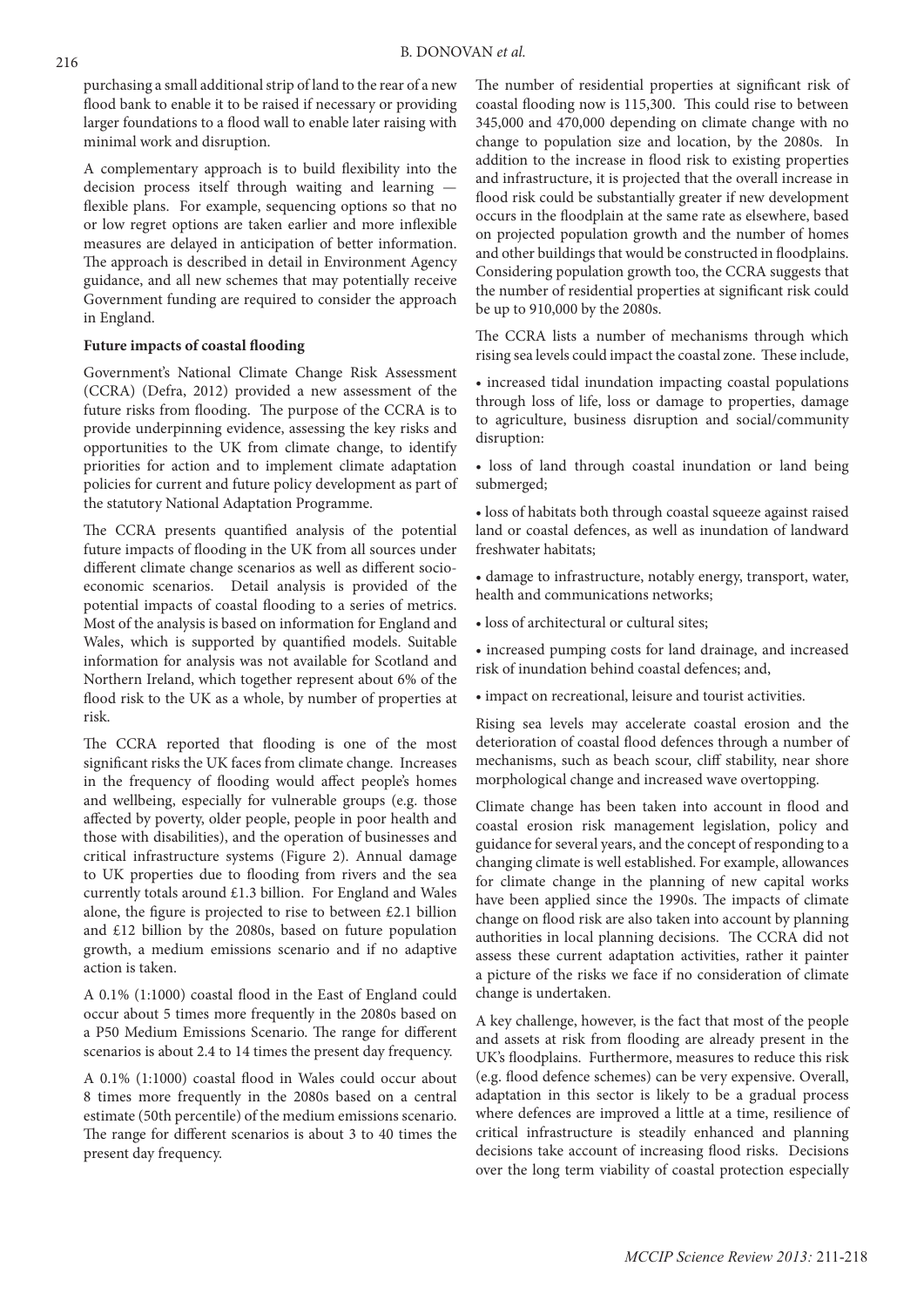for land with low economic value will be a challenge for coastal communities and Government too.

## **3. KNOWLEDGE GAPS**

Key research requirements to improve our understanding of coastal flooding are:

#### *Understanding the potential changes to the hazard source*

• Monitoring of sea level should continue.

• Physical model improvements are a scientific priority, especially ice sheet processes.

• A more complete examination of the future wave and storm surge climate projected.

• Improved understanding of change to joint probabilities of extreme water levels.

*Understanding the potential changes to the hazard pathway*

• Improved understanding of the impact of climate change on coastal defence deterioration rates, fragility and failure.

• Improved understanding of the flood management contribution from natural systems such as inter-tidal habitats.

## *Understanding the potential changes to the hazard receptor*

• A reliable prediction of new coastal development, the siting of new infrastructure and the required level of protection.

• An integrated assessment of the potential flood losses arising from these projections, including ecosystem goods and services.

*Understanding of the interaction between coastal flooding and coastal evolution*

• Detailed scientific understanding of sediment transport processes and coastal morphology over long (decadalcentennial) timescales.

• Improved understanding cliff stability and morphology.

In addition, some decisions require the consideration of very long planning timescales, such as new nuclear power stations or nuclear waste depositories. Understanding how sea levels may change beyond 2100 is an increasing requirement to support these decisions.

## **4. SOCIO-ECONOMIC IMPACTS**

The assessment described above has taken an integrated approach in assessing coastal flood risk and how it may change. Both vulnerability and exposure are key to understanding flood risk. The current human response to that risk and planned adaptation to the risks are also part of that picture.

## **5. CONFIDENCE ASSESSMENT**

## **What is already happening?**

Observational evidence for present day sea level (including land movement), storm surge and waves processes are of the highest quality. Present day flood risk (including exposure) is also quantified to a high degree of precision helped by numerical flood mapping and precision LIDAR shoreline data, so our understanding of what is already happening is high. We are less certain of the long term resilience of new development within the coastal floodplain; there are no national statistics to quantify this, although evidence is available that generally new development is appropriately designed.



## **What could happen?**

Projections of the future rely on the accuracy of (i) our projections of mean sea level combined with the uncertainty surrounding future surge and wave climates and (ii) estimates of coastal development and land use. Both of these are known poorly but the projected trend in mean sea level has certainty about its direction (despite a range of values for its rate) so an increased risk of coastal flooding has high certainty.



## **CITATION**

Please cite this document as:

Donovan, B., Horsburgh, K., Ball, T. and Westbrook, G. (2013) Impacts of climate change on coastal flooding, *MCCIP Science Review* 2013, 211-218, doi:10.14465/2013. arc22.211-218

#### **REFERENCES**

- Bindoff, N.L., Willebrand, J., Artale, V., Cazenave, A., Gregory, J., Gulev, S., Hanawa, K., Le Quere, C., Levitus, S., Nojiri, Y. *et al.* (2007) *Observations: Oceanic Climate Change and Sea Level.* In: Climate Change 2007: The Physical Science Basis. Contribution of Working Group I to the Fourth Assessment Report of the Intergovernmental Panel on Climate Change [Solomon, S., D. Qin, M. Manning, Z. Chen, M. Marquis, K.B. Averyt, M. Tignor and H.L. Miller (eds.)]. Cambridge University Press, Cambridge, United Kingdom and New York, NY, USA.
- Climate Change Committee, Adapation Sub-Committee (2012) *Climate change – is the UK preparing for flooding and water scarcity*. http://www.theccc.org.uk/publication/ climate-change-is-the-uk-preparing-for-flooding-andwater-scarcity-3rd-progress-report-2012/
- Defra (2009) *Regionalised impacts of climate change on flood flows.* http://randd.defra.gov.uk/Default.aspx?Module=Mo reandLocation=NoneandProjectID=13958